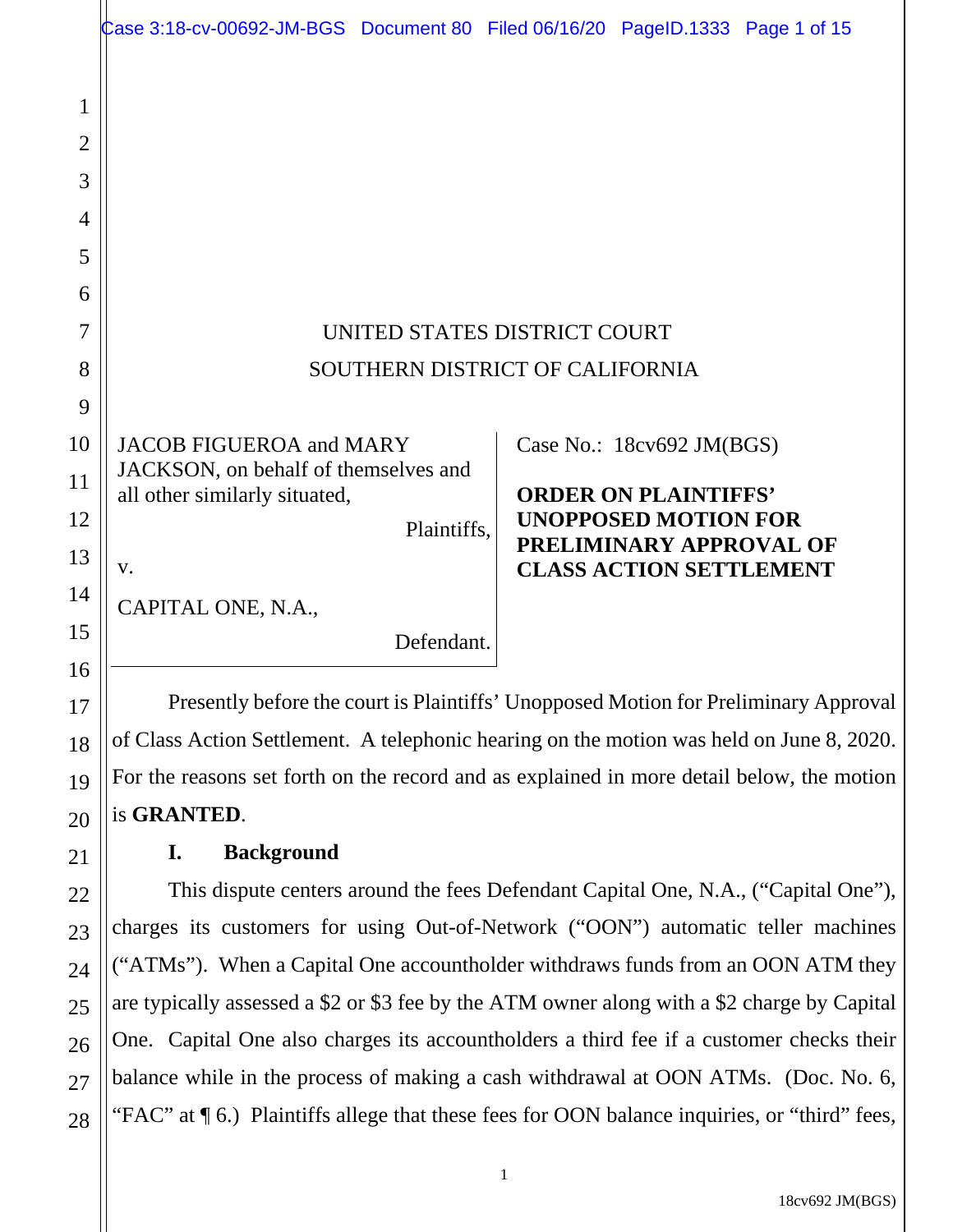were wrongfully charged and were in violation of Capital One's standardized account agreement, Fee Schedule and Electronic Funds Transfers Agreement and Disclosure. (FAC at  $\P$  24, 31, 33, 50, 67-71.) Typically, Capital One charged its customers \$2.00<sup>1</sup> for each OON balance inquiry about which they complain.

On April 6, 2018, Plaintiffs initiated this action by filing suit. (Doc. No. 1.) On May 30, 2019, an amended complaint was filed that alleges eight causes of action, namely: (1) breach of contract; (2) breach of the covenant of good faith and fair dealing; (3) conversion; (4) unjust enrichment; (5) violation of the unfair prong of California's Unfair Competition Law ("UCL"), CAL. BUS. & PROF. CODE § 17200, *et seq*; (6) violation of the fraudulent prong of the UCL; (7) violation of the California Consumer Legal Remedies Act ("CLRA"), CAL. CIV. CODE § 1770, *et seq*; and (8) violation of the New York Consumer Protection Act, N.Y. GEN. BUS. LAW §§ 349-350. (*See generally* FAC.)

On October 7, 2019, the court denied Defendant's motion for partial summary judgment on Plaintiffs' breach of contract claim. (Doc. No. 56.)

On March 4, 2020, the parties participated in a private mediation before Bruce Freidman, Esq., which, after a full day's mediation, led to the proposed settlement currently before the court.

1

2

3

4

5

6

7

8

9

10

11

12

13

14

15

16

17

18

19

20

21

22

23

24

25

26

 $\overline{a}$ 

27

## **II. Settlement Agreement Terms**

On May 8, 2020, Plaintiffs filed the instant motion for preliminary approval of the class action settlement.<sup>2</sup> (Doc. No. 74.) The motion contained drafts of the notices to potential class members that would be emailed, mailed and posted on a website. (Doc. No. 75, Exhibit A-C, at 24-38.)

The class is defined as follows:

All Capital One accountholders in the United States who, within the Class Period, incurred at least one OON Balance Inquiry Fee. Excluded from the

<sup>&</sup>lt;sup>1</sup> This third fee has now increased to  $$2.50$ .

<sup>28</sup> <sup>2</sup> A corrected appendix of exhibits was filed after the original motion was filed. (*See* Doc. No 75.)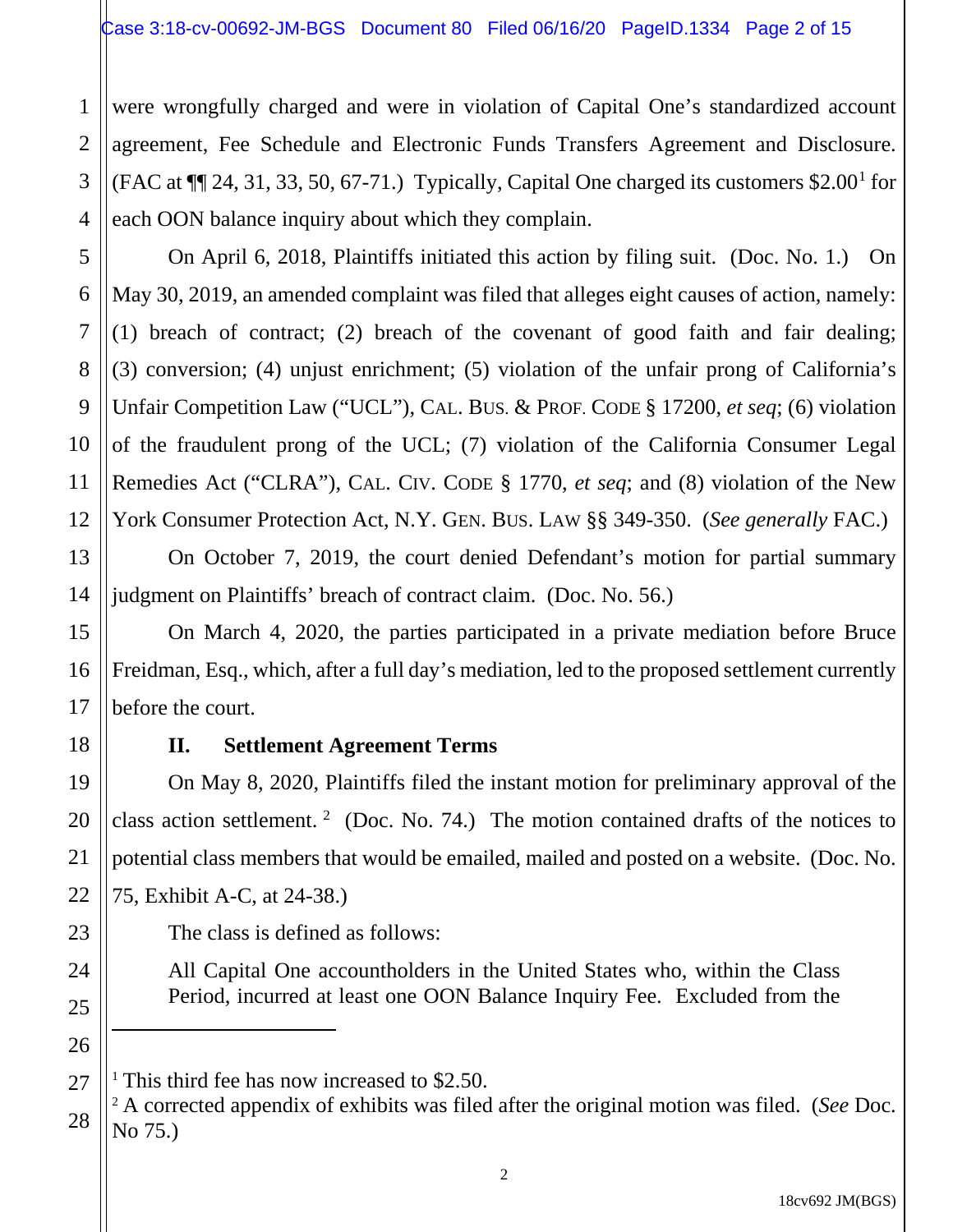Settlement Class is Capital One, its parents, subsidiaries, affiliates, officers and directors; all accountholders who make a timely election to be excluded; and all judges assigned to this litigation and their immediate family members.

(Doc. No. 75, "Agreement" at ¶ 1.22.) At the hearing, Mr. Kaliel clarified that the class includes former and current account holders.

The class period is defined as follows:

- For settlement Class Members whose accounts were established in Louisiana: the period from April 6, 2008 to June 30, 2020;
- For settlement Class Members whose accounts were established in Connecticut, New York, and New Jersey: the period from April 6, 2012 to June 30, 2020;
- For settlement Class Members whose accounts were established in Virginia: the period from April 3, 2013 to June 30, 2020;
- For settlement Class Members whose accounts were established in Texas: the period from April 6, 2014 to June 30, 2020; and
- For Settlement Class Members whose accounts were established in the District of Columbia, Maryland, and Delaware; the period from April 6, 2015 to June 30, 2020.

(Agreement at ¶ 1.4.) During the hearing, the court confirmed that all class members are covered in the class periods.

A total of 1,683,345 Capital One customers are eligible class member. (Doc. No. 74- 3, Kaliel Decl. at ¶ 30.) The Settlement Agreement requires Capital One to pay a gross settlement amount of \$13,000,000, allocated as follows: \$10,000 as an incentive award for Figueroa; \$10,000 as an incentive award for Jackson; \$3,900,000 to Plaintiffs' counsel (*See* Agreement, at ¶¶ 1.6, 3.1, 3.2.) What was unknown from the papers was the amount estimated to be paid to BrownGreer, PLC, the Class Administrator for administration cost and Plaintiffs' counsels' costs. When questioned by the court, Plaintiffs' counsel, Mr. Kaliel, informed the court that Administrator costs are estimated to be at \$750,000, with counsels' cost estimated at approximately \$100,000. The resulting amount left in the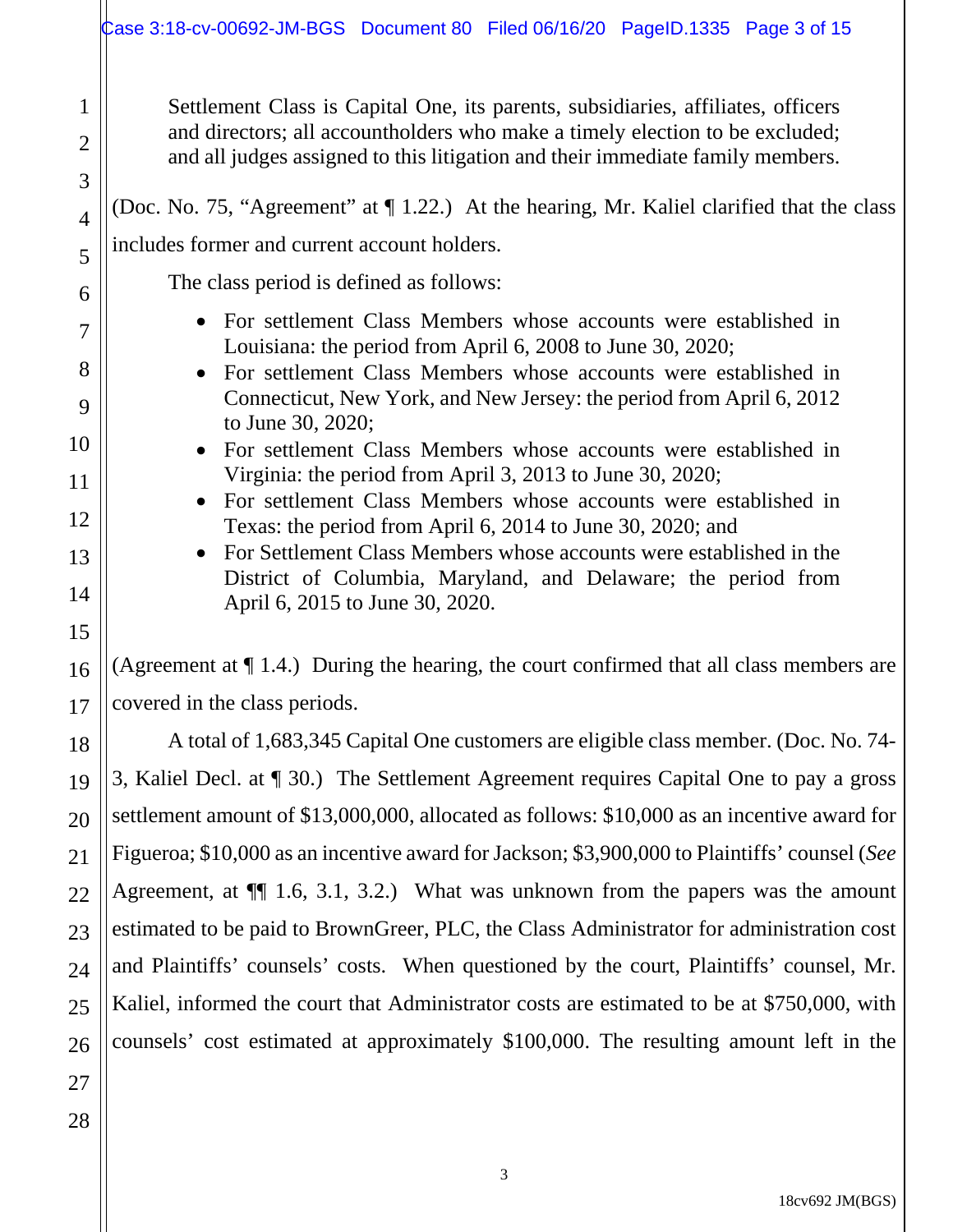1 2 settlement fund to pay class member, based off Plaintiffs' numbers, is projected to be \$8,230,000.3

The settlement provides that each member who paid at least one OON Balance Inquiry Fee that was assessed during the Class Period shall be entitled to receive a class member payment from the Settlement Fund. "Each member's payment shall be equal to the member's pro rata share of the settlement fund based on the total number of OON Balance Inquiry Fees paid by class member." (Agreement at 7.) No information regarding the average amount each class member will recover was provided. At the hearing, Mr. Kaliel informed the court that over the class period Capital One has assessed the third fee approximately 20 million times.

In exchange for their pro rata share, all class members are deemed to release Capital Once from claims relating to the subject matter of this action. (*Id.* at 7, 8.)

The updated Notices submitted following the hearing clarify that the settlement administration costs will be paid from the Settlement Amount, and that both current and former Capital One accountholders are eligible for relief under the Settlement. The Notices also state expressly that Plaintiffs may seek Service Awards of up to \$10,000 and may seek attorneys' fees of up to 30% of the Settlement Amount, plus costs and expenses incurred in litigating this matter. (*See* Doc. No. 79-6, Exhibits 1A, 1B, 1C.)

19

3

4

5

6

7

8

9

10

11

12

13

14

15

16

17

18

20

21

22

23

24

25

26

# **III. Preliminary Certification of Rule 23 Class**

Before approving the Settlement, the court's "threshold task is to ascertain whether the proposed settlement class satisfies the requirements of Rule 23(a) of the Federal Rules of Civil Procedure applicable to class actions, namely: (1) numerosity, (2) commonality, (3) typicality, and (4) adequacy of representation." *Hanlon v. Chrysler Corp.,* 150 F.3d 1011, 1019 (9th Cir. 1998). In the settlement context, the court "must pay undiluted, even heightened, attention to class certification requirements." *Id.* In addition, the court must

27

 $\overline{a}$ 

<sup>&</sup>lt;sup>3</sup> This figure was calculated using the amounts Plaintiffs are requesting and projecting.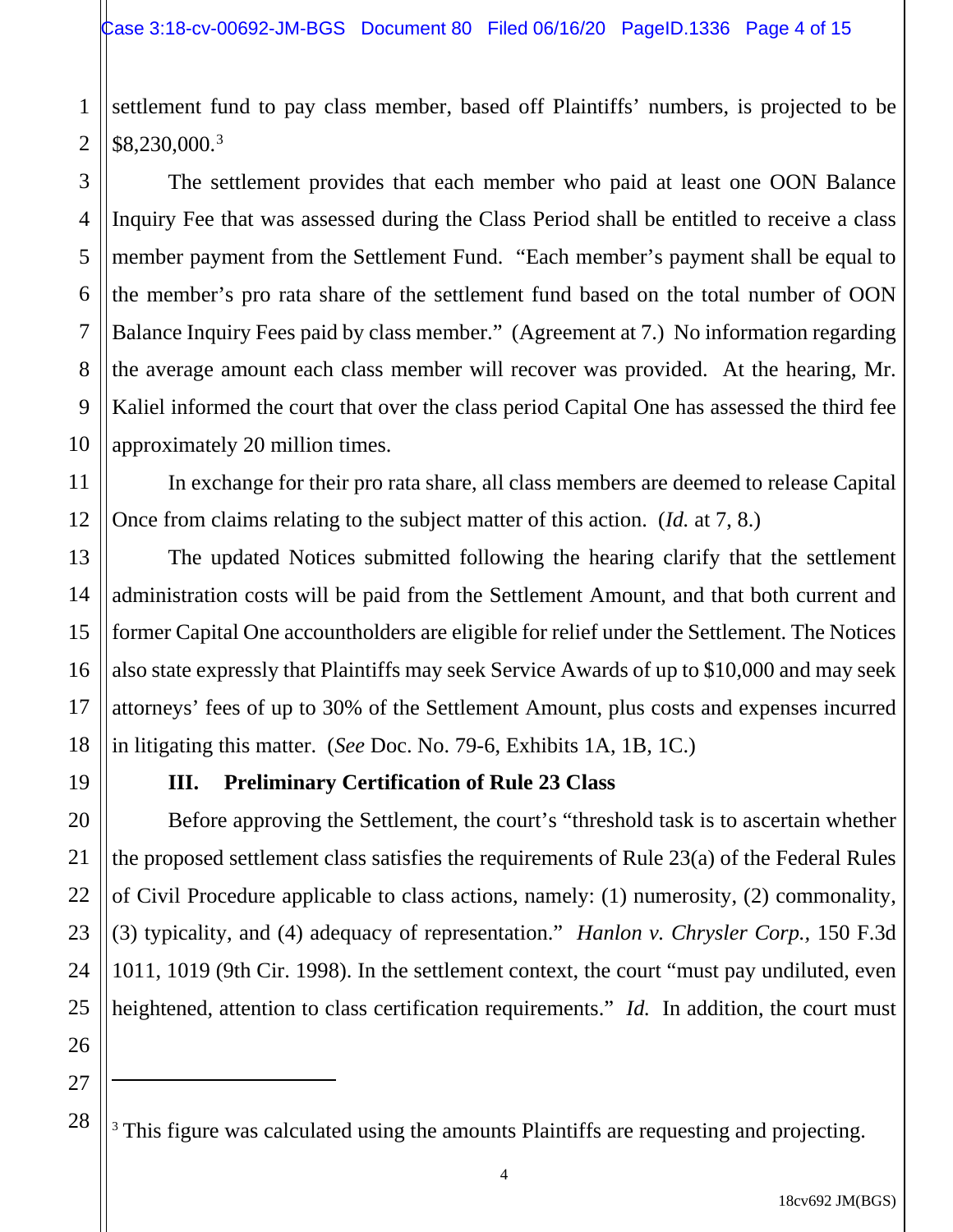determine whether class counsel is adequate (Fed. R. Civ. P. 23(g)), and whether "the action is maintainable under Rule 23(b)(1), (2), or (3)." *In re Mego Fin. Corp. Sec. Litig.*, 213 F.3d 454, 462 (9th Cir. 2000) (quoting *Amchem Prod. v. Windsor*, 521 U.S. 591, 614 (1997)).

**A. Numerosity**

This requirement is satisfied if the class is "so numerous that joinder of all members is impracticable." Fed. R. Civ. P.  $23(a)(1)$ . "A class greater than forty members often satisfies this requirement …." *Walker v. Hewlett-Packard Co.,* 295 F.R.D. 472, 482 (S.D. Cal. 2013) (citing *Californians for Disability Rights, Inc. v. Cal. Dep't of Transp.*, 249 F.R.D. 334, 346 (N.D. Cal. 2008). Here, the parties estimate approximately 1,683,345 class members. Joinder of all these potential plaintiffs would be impracticable. Accordingly, this requirement has been met.

### **B. Commonality**

This requirement is satisfied if "there are questions of law or fact common to the class." Fed. R. Civ. P. 23(a)(2). "To satisfy this commonality requirement, plaintiffs need only point to a single issue common to the class." *Vasquez v. Coast Valley Roofing, Inc.,*  670 F. Supp. 114, 1121 (E.D. Cal. 2009). Here, the commonality requirement is satisfied because the class claims involve common questions of law and fact regarding Defendant's allegedly deceptive assessment of OON Balance Inquiry Fees which purportedly violated Capital One's standardized account agreement, fee schedule and disclosures.

## **C. Typicality**

This requirement is satisfied if "the claims or defenses of the representative parties are typical of the claims or defenses of the class." Fed. R. Civ. P. 23(a)(3). "The test of typicality is whether other members have the same or similar injury, whether the action is based on conduct which is not unique to the named plaintiffs, and whether other class members have been injured by the same course of conduct." *Hanon v. Dataproducts Corp.,* 976 F.2d 497, 508 (9th Cir. 1992) (internal quotation and citation omitted). Here, the typicality requirement is satisfied because the claims of lead Plaintiffs and the class are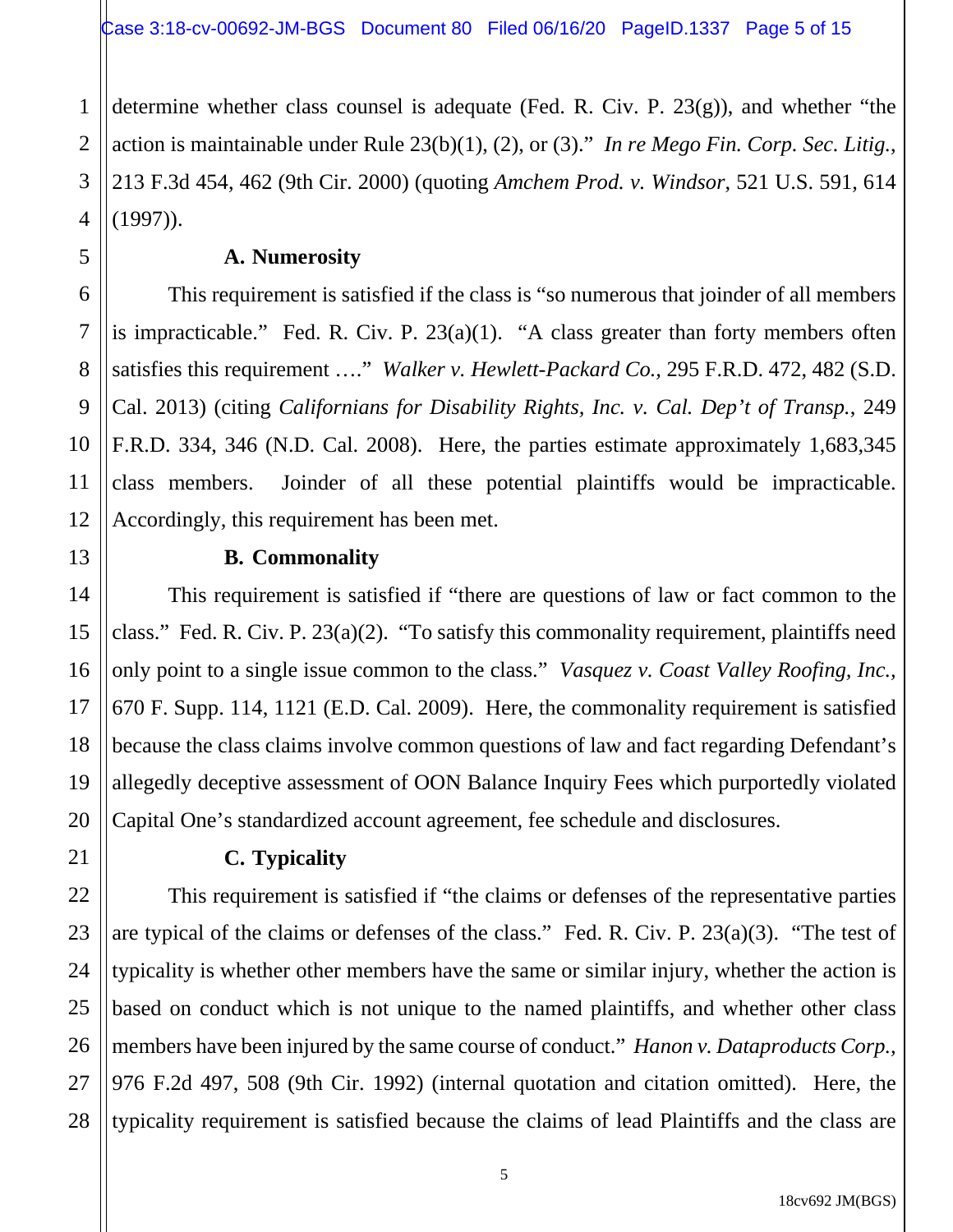2 3 4 based on the allegations that Capital One's practices violated the contracts it had entered into with class members. Moreover, the Plaintiffs and the class members are alleged to have suffered the same injuries and will benefit from the relief provided by the settlement. Therefore, for purposes of settlement, Plaintiffs have made an adequate showing of typicality.

#### **D. Adequacy**

7 8 9 10 12 13 14 15 16 17 18 19 The final Rule 23(a) requirement is that "the representative parties will fairly and adequately protect the interests of the class." Fed. R. Civ. P. 23(a)(4). This requires the court address two questions: "(a) do the named plaintiffs and their counsel have any conflicts of interest with other class members and (b) will the named plaintiffs and their counsel prosecute the action vigorously on behalf of the class." *In re Mego*, 213 F.3d at 462. A court certifying a class must consider: "(i) the work counsel has done in identifying or investigating potential claims in the action; (ii) counsel's experience in handling class actions; (iii) counsel's knowledge of the applicable law; and (iv) the resources that counsel will commit to representing the class." Fed. R. Civ. P.  $23(g)(1)(A)$ . The court may also consider "any other matter pertinent to counsel's ability to fairly and adequately represent the interests of the class." *Id.* at  $23(g)(1)(B)$ . Here, there is no obvious conflict between Figueroa's and Jackson's interests and those of the class members. Similarly, Plaintiffs' counsel appears to have extensive experience in litigating consumer actions, has litigated and resolved several similar cases involving bank fees, have spent "many hours" investigating the claims of potential plaintiffs and "expended significant resources" researching and developing the claims. (*See*, Kaliel Decl. ¶¶ 4-10.) Accordingly, the court finds this element satisfied for the purposes of preliminary approval.

1

5

6

11

### **E. Predominance and Superiority**

"In addition to meeting the conditions imposed by Rule 23(a), the parties seeking class certification must show that the action is maintainable under Fed. R. Civ. P 23(b)(1), (2) or (3)." *Hanlon*,  $150$  F.3d at  $1022$ . "Rule  $23(b)(3)$  permits a party to maintain a class action if . . . the court finds that the questions of law or fact common to class members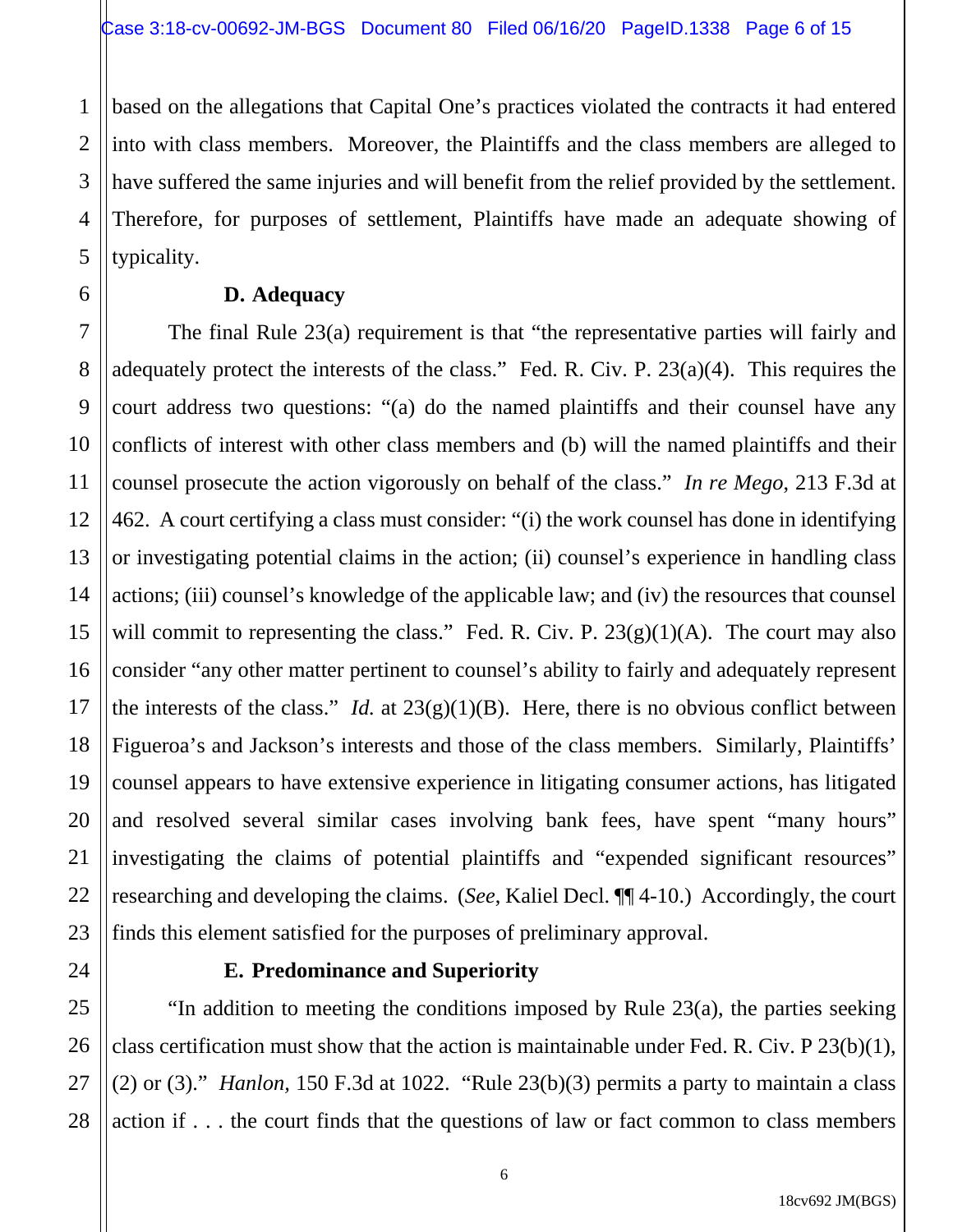2 3 4 5 6 8 9 10 predominate over any questions affecting only individual members, and that a class action is superior to other available methods for fairly and efficiently adjudicating the controversy." *Conn. Ret. Plans & Trust Funds v. Amgen Inc.,* 660 F.3d 1170, 1173 (9th Cir. 2011), *aff'd* 133 S. Ct. 1184 (2013) (citing Fed. R. Civ. P. 23(b)(3)). The "predominance inquiry tests whether proposed classes are sufficiently cohesive to warrant adjudication by representation." *Hanlon,* 150 F.3d at 1022-23 (quoting *Amchen Prods, Inc.*, 521 U.S. at 623). An examination into whether there are "legal or factual questions" that qualify each class member's case as a genuine controversy" is required. *Id.* The superiority inquiry "requires determination of whether the objectives of a particular class action procedure will be achieved in a particular case." *Id.* at 123.

Here, all of the class members entered into the same or substantially similar agreements with Defendant and each was charged an OON Balance Inquiry Fee that allegedly violates the agreements in question. Thus, although each class member may have paid different cumulative amounts of OON Balance Inquiry Fees over the class period, the class is "sufficiently cohesive to warrant adjudication by representation." *Local Joint Exec. Bd of Culinary/Bartender Trust Fund v. Las Vegas Sands, Inc.* 244 F.3d 1152, 1162 (9th Cir. 2001). Moreover, Capital One's policies have been applied and continue to be applied uniformly to the settlement class. In sum, the legal and factual questions common to each class member's claim predominate over any questions affecting individual class members. The relatively limited potential recovery for the class members as compared with the costs of litigating the claims also support the preliminary conclusion that a class action is superior to other methods for adjudicating this controversy.

In accordance with the above, for purposes of settlement, Figueroa and Jackson have satisfied the requirements for certification of a class under Rule 23.

1

7

11

12

13

14

15

16

17

18

19

20

21

22

23

24

25

# **IV. Preliminary Approval of Settlement**

26 27 28 "At the preliminary approval stage, the Court may grant preliminary approval of a settlement if the settlement: (1) appears to be the product of serious, informed, noncollusive negotiations; (2) has no obvious deficiencies; (3) does not improperly grant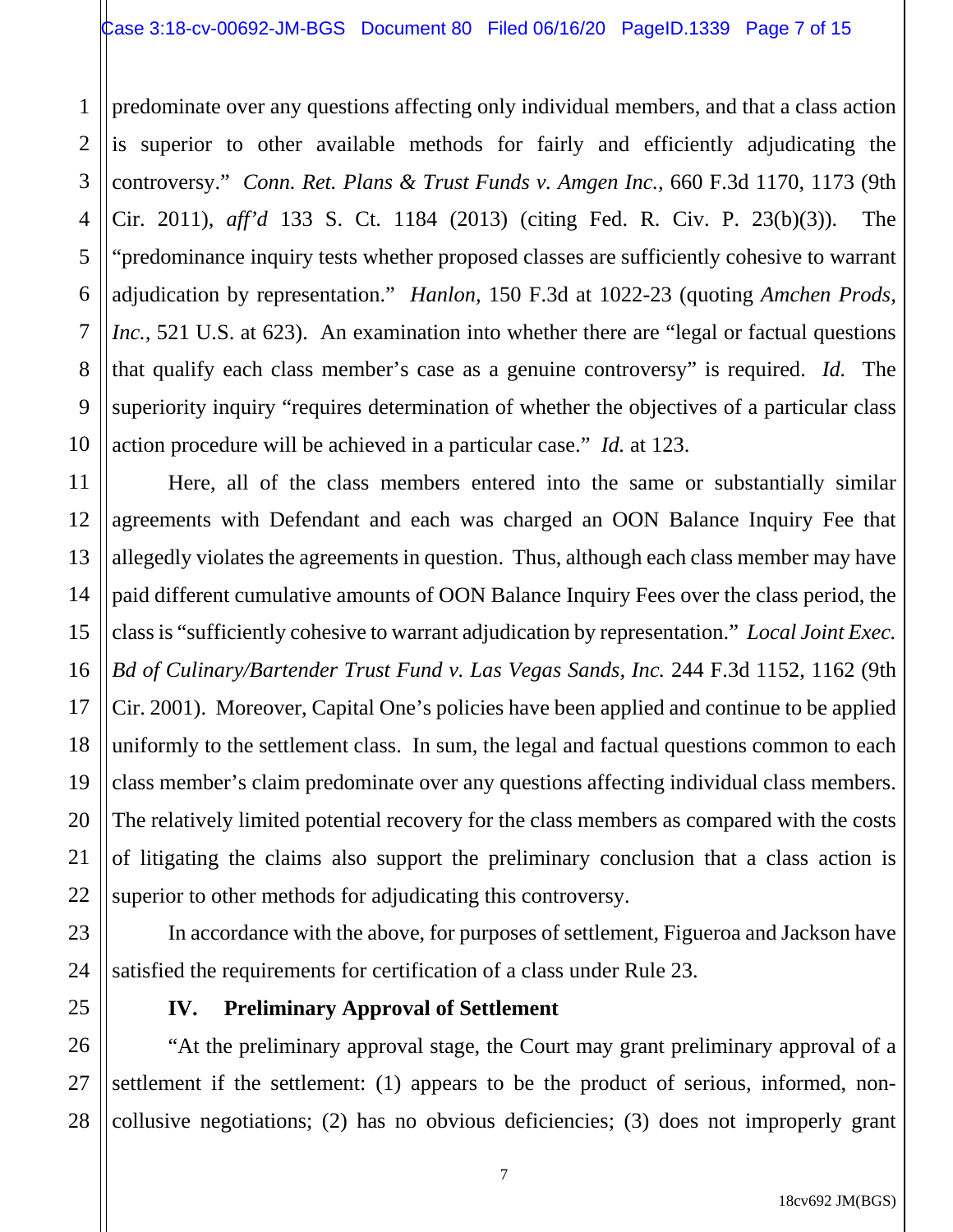2 3 4 5 6 preferential treatment to class representatives or segments of the class; and (4) falls within the range of possible approval." *Sciortino v. PepsiCo, Inc.*, No. 14-CV-00478-EMC, 2016 WL 3519179, at \*4 (N.D. Cal. June 38, 2016) (quoting *Harris v. Vector Mktg. Corp.*, No. C-08-5198 EMC, 2011 WL 1627973, at \*7 (N.D. Cal. Apr. 29, 2011). "At the preliminary approval stage, a full fairness analysis is unnecessary." *Zepeda v. Paypal, Inc.,* No. C 10- 1668 SBA, 2014 WL 718509, at \*4 (N.D. Cal. Feb. 24, 2014) (internal quotation marks and citation omitted). "Closer scrutiny is reserved for the final approval hearing." *Sicortino,* 2016 WL 3519179, at \*4.

Federal Rule of Civil Procedure 23(e) provides that "[t]he claims, issues, or defenses of a certified class may be settled, voluntarily dismissed, or compromised only with the court's approval." Fed. R. Civ. P. 23(e). "Adequate notice is critical to court approval of a class settlement under Rule 23(e)." *Hanlon,* 150 F.3d at 1025. The Rule also "requires the district court to determine whether a proposed settlement is fundamentally fair, adequate and reasonable." *Id.* at 1026. In making this determination, the court is required to "evaluate the fairness of a settlement as a whole, rather than assessing its individual components." *Lane v. Facebook, Inc.*, 696 F.3d 811, 818-19 (9th Cir. 2012). Because a "settlement is the offspring of compromise, the question we address is not whether the final product could be prettier, smarter or snazzier, but whether it is fair, adequate and free from collusion." *Hanlon*, 150 F.3d at 1027.

In assessing a settlement proposal, the district court is required to balance a number of factors, namely:

the strength of the plaintiff's case; the risk, expense, complexity, and likely duration of further litigation; the risk of maintaining class action status throughout trial; the amount offered in settlement; the extent of discovery completed and the stage of the proceedings; the experience and views of counsel; the presence of governmental participant; and the reaction of the class members to the proposed settlement.

*Id.* at 1026. When reviewing a proposed settlement, the court's primary concern "is the protection of those class members, including the named plaintiffs, whose rights may not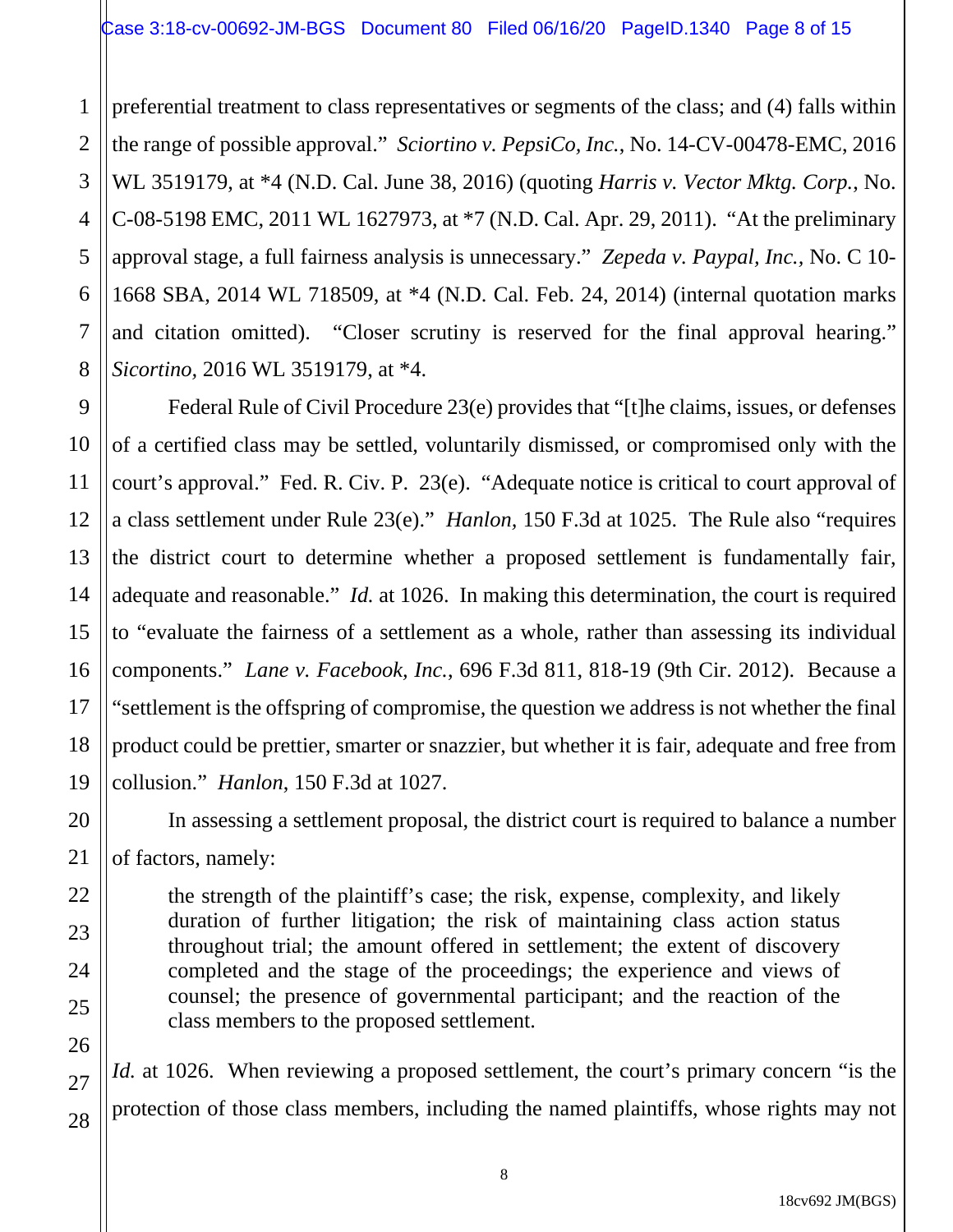1

7

11

20

21

22

27

28

2 3 4 5 have been given due regard by the negotiating parties." *Officers for Justice v. Civil Serv. Comm'n of City & Cnty. Of S.F.,* 688 F.2d 615, 624 (9th Cir. 1982). Ultimately, "[i]n most situations, unless the settlement is clearly inadequate, its acceptance and approval are preferable to lengthy and expensive litigation with uncertain results." *Nat'l Rural Telecomms. Coop. v. DIRECTV, Inc.*, 221 F.R.D. 523, 526 (C.D. Cal. 2004).

6 8 9 10 12 13 14 15 16 17 18 19 In the motion, class counsel argues that each of the factors weighs in favor of preliminary approval of the settlement. Class counsel are experienced attorneys in the area of consumer class actions, including those involving assessment of banking fees, and the settlement has been reached following an all-day mediation before an independent thirdparty. (*See* Kaliel Decl. at ¶¶ 4, 13, 17.) Class counsel had also engaged in formal and informal discovery when the settlement was reached. (*Id. at ¶¶* 8, 11-13. 15, 18.)In support of the settlement, counsel also point to the risk associated with the uncertainty accompanying continued litigation, the fact that class certification has yet to be obtained and the various defenses available to Capital One. Counsel noted that "Plaintiffs concluded that the benefits of settling outweigh the risks and uncertainties of continued litigation," also explaining that "[t]he litigation has been hard-fought as the Parties have engaged in motion practice, fact discovery, and reviewed pertinent account data to understand the scope of the damages at issue and sustained by Settlement Class members." (Doc. No. 74- 1 at 17; Kaliel Decl. at ¶ 18.)

23 24 25 26 In their papers, Plaintiffs also proclaim that the settlement "is squarely within the range of appropriateness for approval" and that after "analyzing Capital One's Class-wide data, Class Counsel estimates that the Settlement Class is recovering approximately 33% of their most probable damages, without further risks attendant to litigation." (Doc. No. 74-1 at 21, 22.) Further, Plaintiffs claim that the \$13,000,000 settlement result is even better when considering Capital One's commitment to modify its disclosures. As disclosed at the hearing, Capital One has charged its customers this third OON Balance Inquiry Fee over twenty million times during the class period. Although, the preliminary approval papers do not disclose, or even attempt to estimate, the average amount of the settlement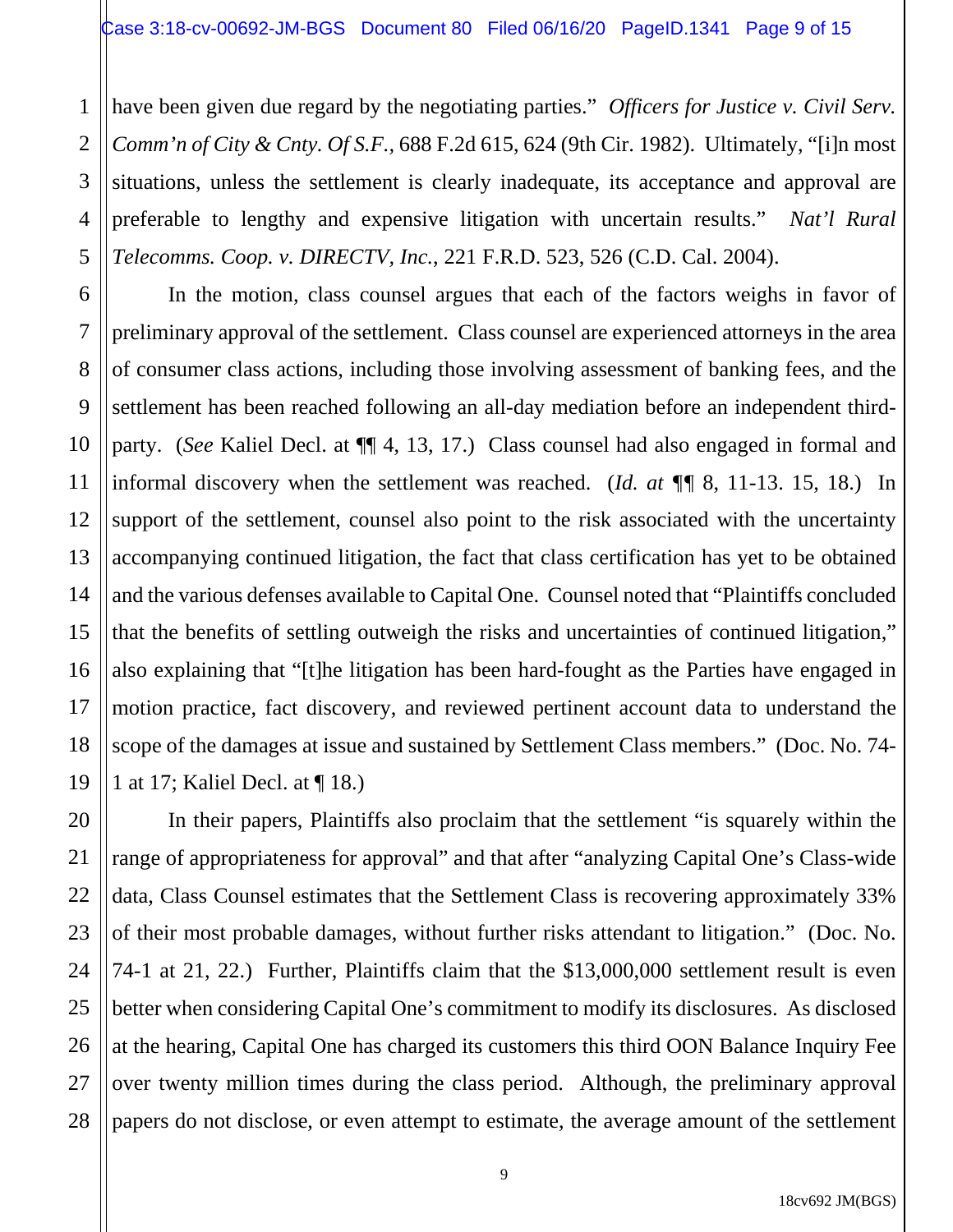1 2 fund each class member will receive, Plaintiffs have purportedly recovered 33% of their most probable damages.4

Thus, based on the court's experience with consumer class actions, and the accompanying declarations from experienced class counsel, the court preliminarily approves the settlement.

## **V. Conclusion and Order**

3

4

5

6

7

9

11

14

15

17

18

19

20

21

22

23

24

25

26

 $\overline{a}$ 

27

28

In light of the foregoing, it is hereby ORDERED as follows:

8 10 12 13 1. The court finds on a preliminary basis that the provisions of the Settlement Agreement and Release (hereinafter "Agreement"), filed with the court as Exhibit 1 to the Memorandum of Points and Authorities in Support of Plaintiffs' Unopposed Motion for Preliminary Approval of Class Settlement and for Certification of Settlement Class (Doc. No. 75), are fair, just, reasonable, and adequate and, therefore, meet the requirements for preliminary approval.

2. For purposes of this Order, the court adopts all defined terms as set forth in the Agreement.

16 3. The court conditionally certifies, for settlement purposes only, the following Settlement Class described in the Agreement as: "All Capital One accountholders in the United States who, within the Class Period, incurred at least one OON Balance Inquiry Fee. Excluded from the Settlement Class is Capital One, its parents, subsidiaries, affiliates, officers and directors; all accountholders who make a timely election to be excluded; and all judges assigned to this litigation and their immediate family members."

Class Period means:

• For settlement Class Members whose accounts were established in Louisiana: the period from April 6, 2008 to June 30, 2020;

<sup>&</sup>lt;sup>4</sup> The court anticipates that an explanation of how class counsel calculated the most likely recoverable damages will accompany Plaintiffs' motion for Final Approval of the Settlement (*see* Doc. No 75, Exhibit D, ¶ 23.c.).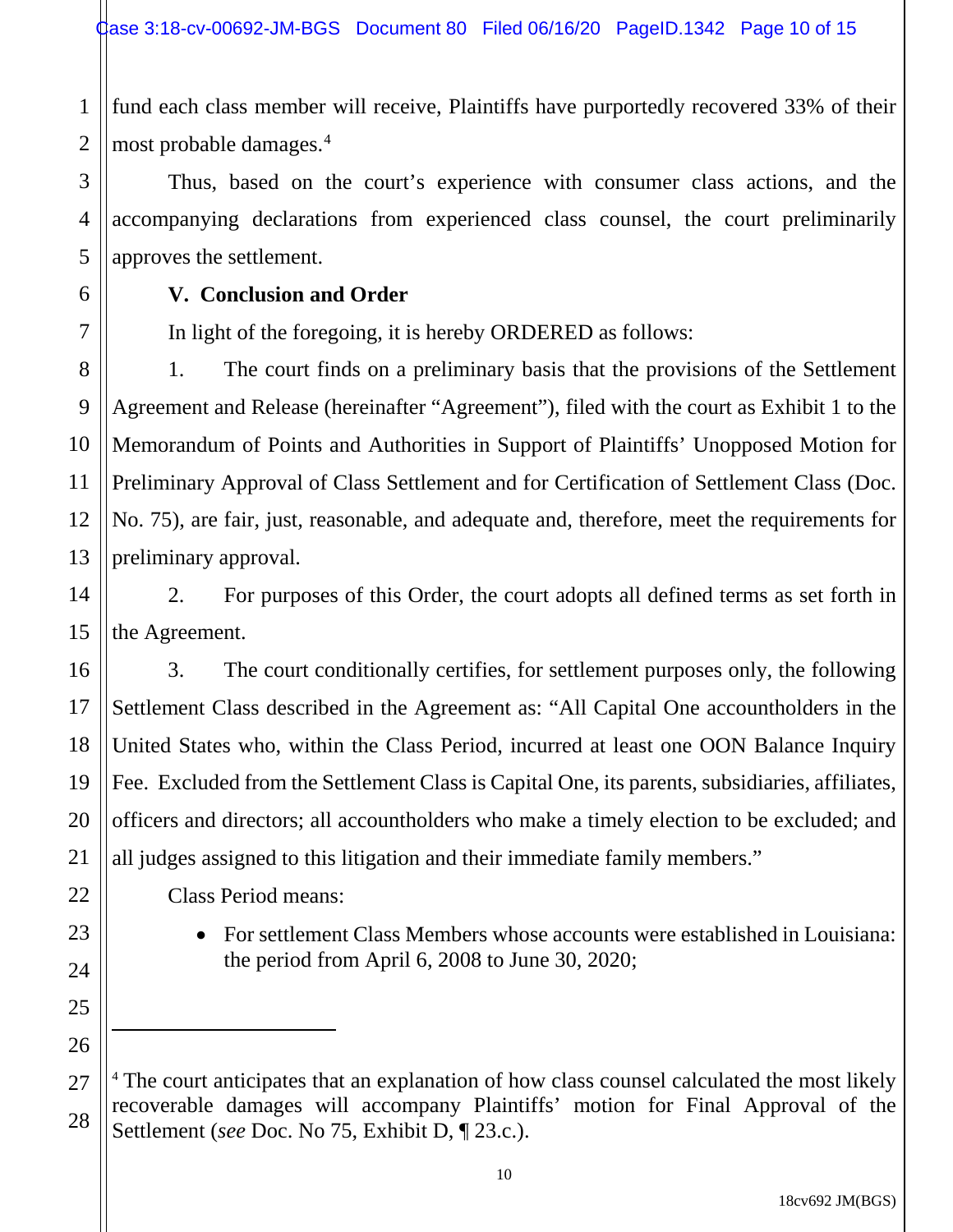| gase 3:18-cv-00692-JM-BGS Document 80 Filed 06/16/20 PageID.1343 Page 11 of 15                                                                                                                                                                                                                                                                                                                                                                                                                                                                                                                                 |  |  |  |  |
|----------------------------------------------------------------------------------------------------------------------------------------------------------------------------------------------------------------------------------------------------------------------------------------------------------------------------------------------------------------------------------------------------------------------------------------------------------------------------------------------------------------------------------------------------------------------------------------------------------------|--|--|--|--|
| • For settlement Class Members whose accounts were established in<br>Connecticut, New York, and New Jersey: the period from April 6, 2012 to<br>June 30, 2020;<br>• For settlement Class Members whose accounts were established in Virginia:<br>the period from April 3, 2013 to June 30, 2020;<br>For settlement Class Members whose accounts were established in Texas: the<br>period from April 6, 2014 to June 30, 2020; and<br>• For Settlement Class Members whose accounts were established in the<br>District of Columbia, Maryland, and Delaware; the period from April 6, 2015<br>to June 30, 2020. |  |  |  |  |
| The court finds, for settlement purposes only, that Capital One has acted on<br>4.                                                                                                                                                                                                                                                                                                                                                                                                                                                                                                                             |  |  |  |  |
| grounds that apply generally to the Settlement Class, so that the injunctive relief to which                                                                                                                                                                                                                                                                                                                                                                                                                                                                                                                   |  |  |  |  |
| the Parties have agreed is appropriate respecting the Settlement Class as a whole.                                                                                                                                                                                                                                                                                                                                                                                                                                                                                                                             |  |  |  |  |
| The court appoints, for settlement purposes only, Plaintiffs Jacob Figueroa<br>5.                                                                                                                                                                                                                                                                                                                                                                                                                                                                                                                              |  |  |  |  |
| and Mary Jackson as representatives for the Settlement Class.                                                                                                                                                                                                                                                                                                                                                                                                                                                                                                                                                  |  |  |  |  |
| The court preliminarily appoints Class Counsel Kaliel PLLC and Carlson<br>6.                                                                                                                                                                                                                                                                                                                                                                                                                                                                                                                                   |  |  |  |  |
| Lynch as Class Counsel for purposes of settlement.                                                                                                                                                                                                                                                                                                                                                                                                                                                                                                                                                             |  |  |  |  |
| The court appoints BrownGreer PLC as the Settlement Administrator. The<br>7.                                                                                                                                                                                                                                                                                                                                                                                                                                                                                                                                   |  |  |  |  |
| Settlement Administrator shall administer the notice procedures and distribute payments                                                                                                                                                                                                                                                                                                                                                                                                                                                                                                                        |  |  |  |  |
| and shall abide by the terms and conditions of the Agreement regarding the duties the                                                                                                                                                                                                                                                                                                                                                                                                                                                                                                                          |  |  |  |  |
| Settlement. All reasonable fees and costs of the Settlement Administrator shall be paid                                                                                                                                                                                                                                                                                                                                                                                                                                                                                                                        |  |  |  |  |
| from the Settlement Fund.                                                                                                                                                                                                                                                                                                                                                                                                                                                                                                                                                                                      |  |  |  |  |
| 8.<br>Capital One shall deposit the Cash Settlement Amount into an escrow account                                                                                                                                                                                                                                                                                                                                                                                                                                                                                                                              |  |  |  |  |
| selected by the Settlement Administrator within 15 days of this Order. Capital One will                                                                                                                                                                                                                                                                                                                                                                                                                                                                                                                        |  |  |  |  |
| implement the disclosure language changes, as stated in Exhibit E to the Agreement, by                                                                                                                                                                                                                                                                                                                                                                                                                                                                                                                         |  |  |  |  |
| June 30, 2020.                                                                                                                                                                                                                                                                                                                                                                                                                                                                                                                                                                                                 |  |  |  |  |
| 9.<br>The Updated Class Notices, filed with the court (Doc. No. 79-6, Exhibit 1A,                                                                                                                                                                                                                                                                                                                                                                                                                                                                                                                              |  |  |  |  |
| 1B, 1C) are approved. The Court approves, as to form and content, the updated Settlement                                                                                                                                                                                                                                                                                                                                                                                                                                                                                                                       |  |  |  |  |
| Class Notices for the purpose of notifying the Settlement Class as to the proposed                                                                                                                                                                                                                                                                                                                                                                                                                                                                                                                             |  |  |  |  |
| Settlement, the Final Approval Hearing, and the rights of Settlement Class members. The                                                                                                                                                                                                                                                                                                                                                                                                                                                                                                                        |  |  |  |  |
|                                                                                                                                                                                                                                                                                                                                                                                                                                                                                                                                                                                                                |  |  |  |  |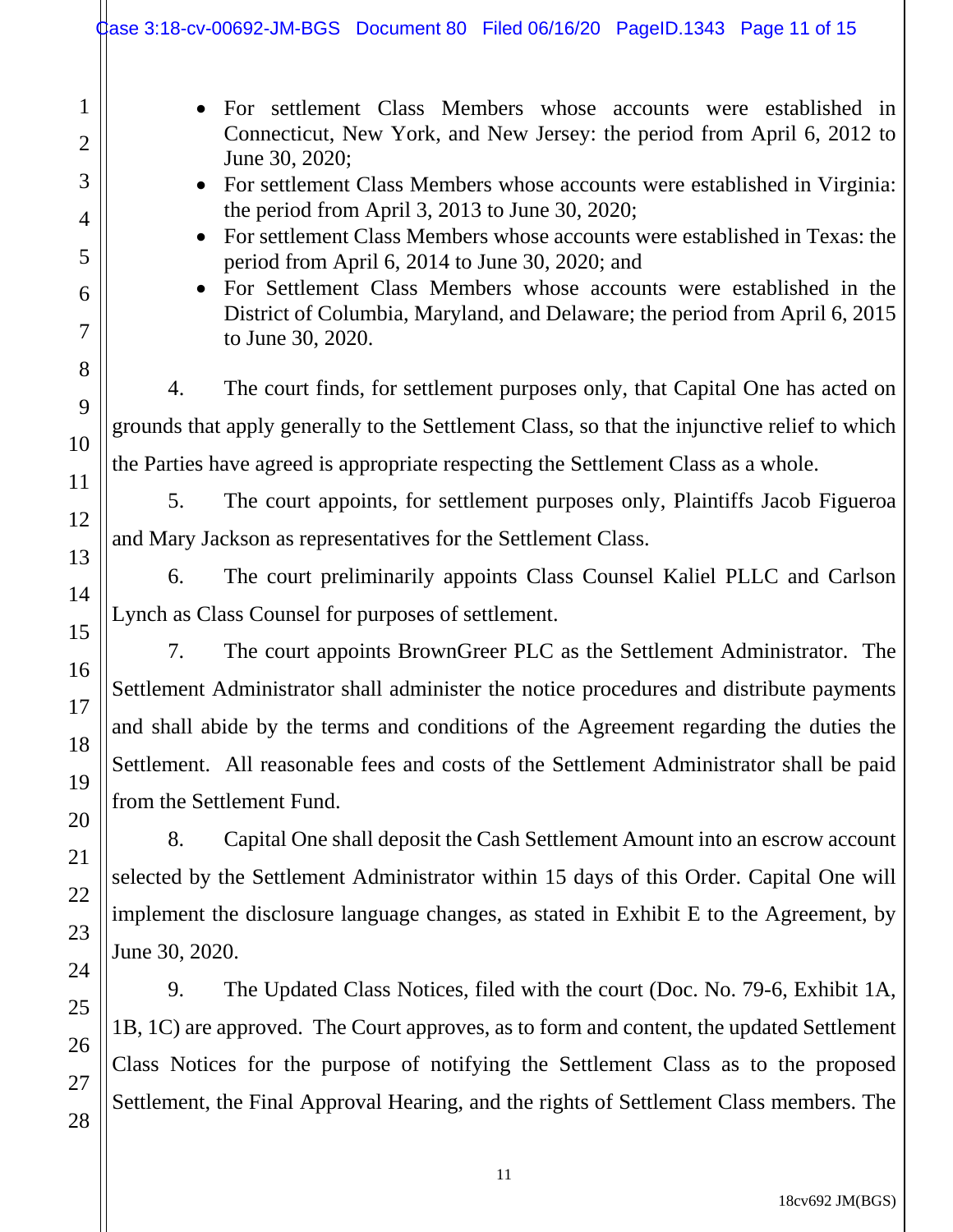1 2 3 4 Court finds that the Settlement Class Notices are reasonable; constitute due, adequate, and sufficient notice to all persons entitled to receive notice; and that they meet the requirements of due process and Rule 23 of the Federal Rules of Civil Procedure. Specifically, the Court finds that the Settlement Class Notices comply with Rule 23(e) of the Federal Rules of Civil Procedure as they are a reasonable manner of providing notice to those Settlement Class members who would be bound by the Agreement. The Court also finds that the manner of dissemination of notice complies with Rule  $23(c)(2)$ , as it is also the most practicable notice under the circumstances, provides individual notice to all Settlement Class members who can be identified through a reasonable effort, and is reasonably calculated, under all the circumstances, to apprise Settlement Class members of the pendency of this Action, the terms of the Settlement, and their right to object to the Settlement or exclude themselves from the Settlement Class.

10. As soon as possible after the entry of this order, but not later than 70 days after the entry of this Order, the Settlement Administrator will complete notice to the Settlement Class as provided in the Agreement.

11. The Settlement Class Notices shall be updated by Plaintiffs and/or the Settlement Administrator to identify the Opt-out and Objection Deadlines of 130 days after the entry of this Order, as well as the date and time of the Final Approval Hearing as set forth below.

12. The court will hold a Final Approval Hearing on *January 11, 2021* at **10:00 a.m.** before Honorable Jeffrey T. Miller, United States District Court for the Southern District of California, Courtroom 5D (5th Floor – Schwartz), 221 West Broadway, San Diego, CA 92101, for the following purposes:

> a. Finally determining whether the Class meets all applicable requirements of Rule 23 of the Federal Rules of Civil Procedure and whether the Class should be certified for the purpose of effectuating the Settlement;

> b. Finally determining whether the proposed Settlement is fundamentally fair, reasonable, and adequate, and in the best interests of the Settlement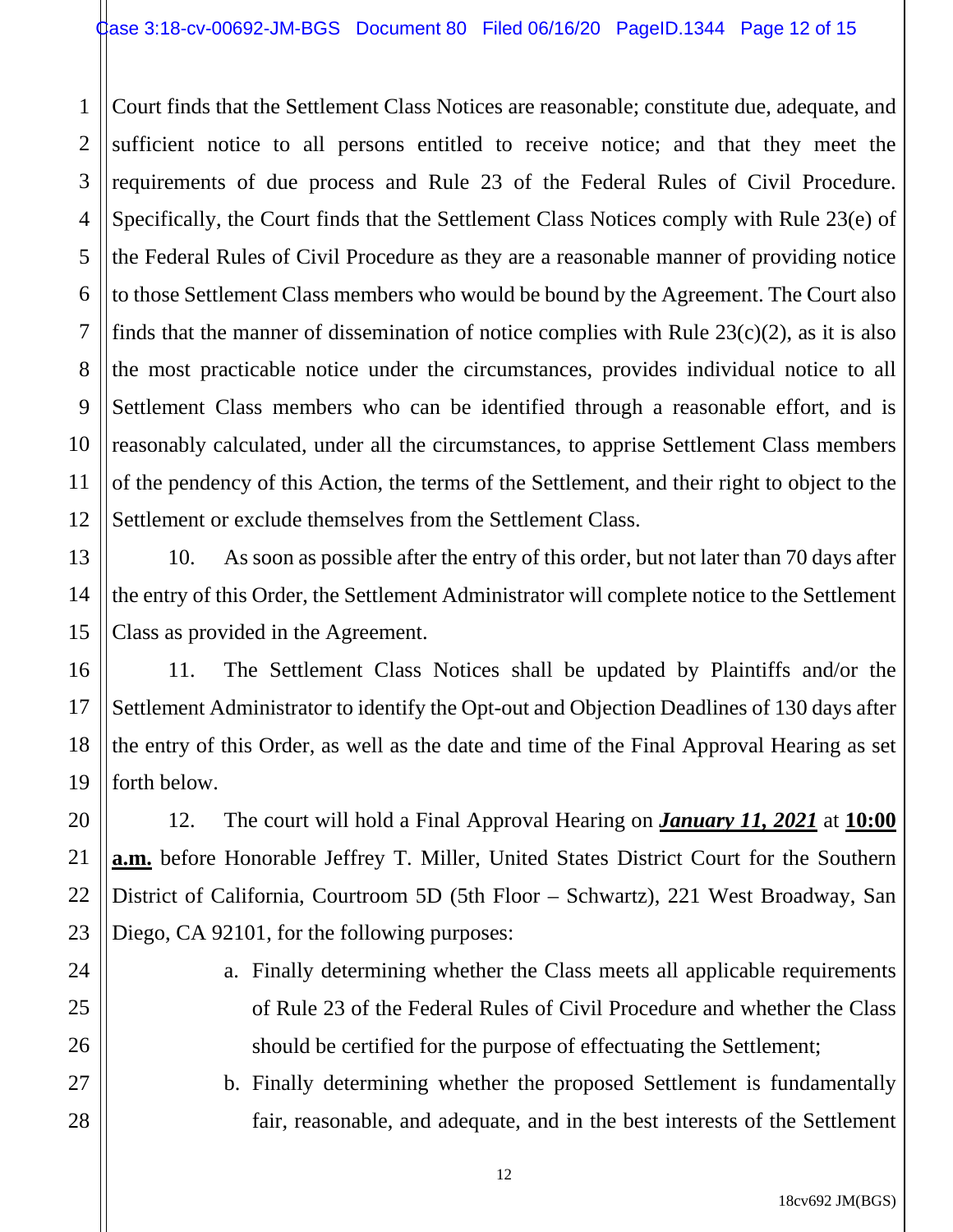|                | dase 3:18-cv-00692-JM-BGS Document 80 Filed 06/16/20 PageID.1345 Page 13 of 15                  |  |  |  |  |
|----------------|-------------------------------------------------------------------------------------------------|--|--|--|--|
| 1              | Class Members and should be approved by the court;                                              |  |  |  |  |
| $\overline{2}$ | c. Considering the application of class counsel for an award of attorneys' fees                 |  |  |  |  |
| 3              | and costs, as provided in the Agreement;                                                        |  |  |  |  |
| $\overline{4}$ | d. Considering the applications of the named Plaintiffs for a class                             |  |  |  |  |
| 5              | representative incentive award as provided in the Agreement;                                    |  |  |  |  |
| 6              | e. Considering whether the order granting final approval of the class action                    |  |  |  |  |
| $\overline{7}$ | settlement and judgement, as provided under the Agreement, should be                            |  |  |  |  |
| 8              | entered, dismissing the Action with prejudice and releasing the Released                        |  |  |  |  |
| 9              | Claims against the Released Parties; and                                                        |  |  |  |  |
| 10             | Ruling upon such other matters as the court may deem just and appropriate.<br>f.                |  |  |  |  |
| 11             | The court may adjourn the Final Approval Hearing and later reconvene such<br>13.                |  |  |  |  |
| 12             | hearing without further notice to the Class Members.                                            |  |  |  |  |
| 13             | Attendance at the Final Approval Hearing is not necessary. Settlement Class<br>14.              |  |  |  |  |
| 14             | Members need not appear at the hearing or take any action to indicate their approval of the     |  |  |  |  |
| 15             | proposed class action Settlement.                                                               |  |  |  |  |
| 16             | Class counsel shall file a motion for final approval of the Settlement no later<br>15.          |  |  |  |  |
| 17             | than <i>December 3, 2020</i> . Any request by class counsel for an award of attorneys' fees and |  |  |  |  |
| 18             | expenses shall be filed $\Delta u$ gust 25, 2020, and that request shall be accompanied by      |  |  |  |  |
| 19             | supporting evidence to allow Class Members an opportunity to object to the fee motion           |  |  |  |  |
| 20             | itself before deciding whether to exclude themselves or object.                                 |  |  |  |  |
| 21             | 16.<br>Each Settlement Class Member will have one-hundred-thirty (130) days                     |  |  |  |  |
| 22             | from the date of this order to object to the Settlement by serving on the Settlement            |  |  |  |  |
| 23             | Administrator, Class Counsel, and Counsel for Defendant and filing with the Court, by the       |  |  |  |  |
| 24             | one-hundred-thirty (130) day deadline, a written objection to the Settlement.                   |  |  |  |  |
| 25             | 17.<br>Each Settlement Class Member who wishes to Opt-Out and be excluded from                  |  |  |  |  |
| 26             | the settlement shall mail a letter to the Settlement Administrator. The written request must:   |  |  |  |  |
|                |                                                                                                 |  |  |  |  |

27 28 (a) state the Class Member's full legal name, home address, telephone number, and Capital One account number(s); (b) include the words "I want to opt-out and understand I will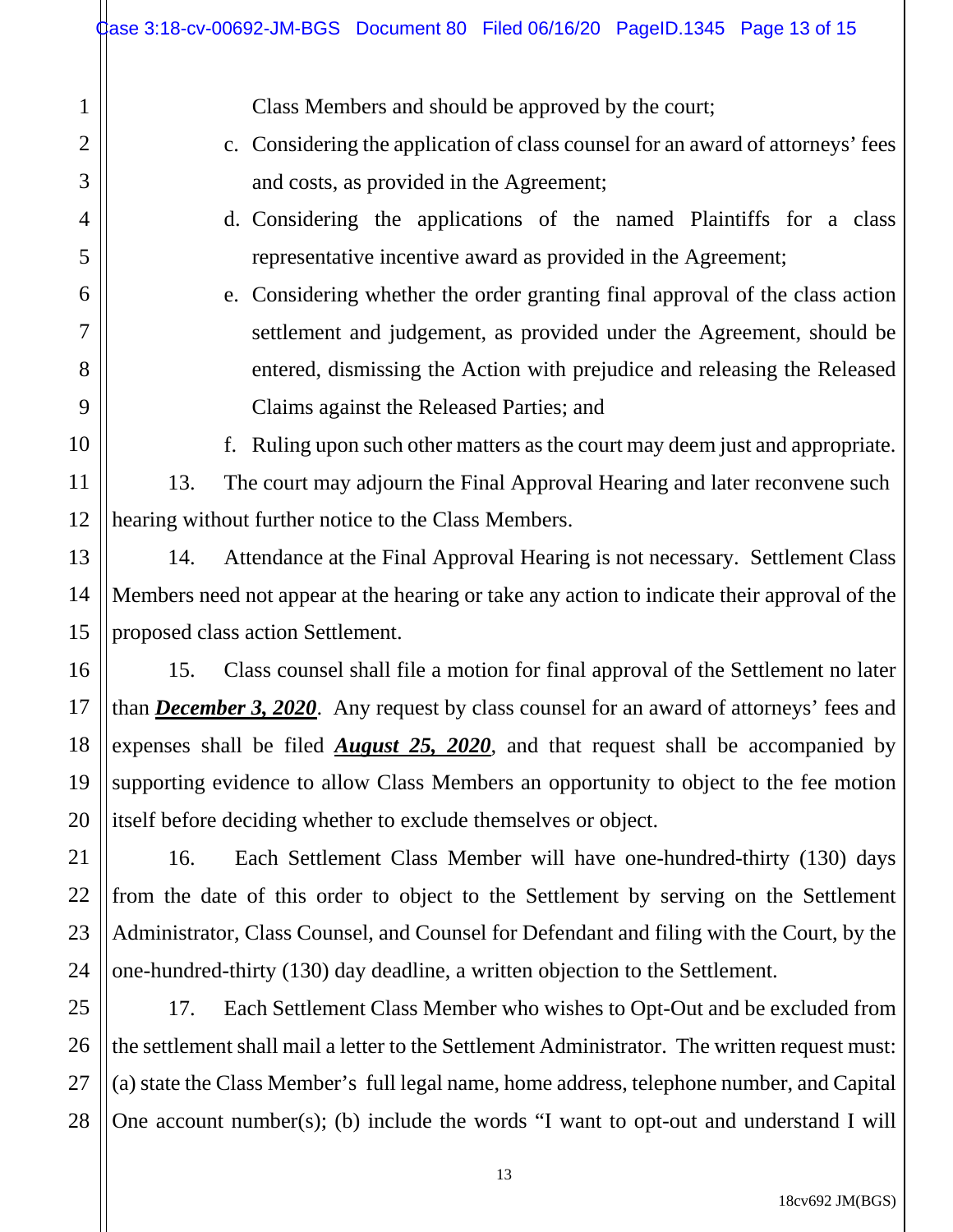1

7

11

21

2 3 4 receive no money from the Settlement of this Action"; (c) be addressed to the Settlement Administrator; (d) be signed by the Class Member or their lawful representative; and (e) be postmarked to the Settlement Administrator no later than 130 days from the date of this order.

5 6 8 9 10 12 13 14 15 16 17 18 19 20 22 18. Each Settlement Class Member who wishes to object to the settlement must do so in writing. The objection must: (a) state the Class Member's full legal name, home address, telephone number; (b) include the words "Notice of Objection" or "Formal Objection," state in clear and concise terms, the legal and factual arguments supporting the objection, and include a list identifying any witness(es) the objector may call to testify at the Fairness Hearing, as well as true and correct copies of any exhibit(s) the objector intends to offer (a "Written Objection Notice"); (c) indicate the number of times the objector has objected to a class action settlement in the past 5 years and the caption for any such case(s) and a copy of any orders related to or ruling upon the objector's prior objections issued by the trial and appellate courts in each case; (d) identify any counsel representing the objector; (e) identify the number of times the objector's counsel and/or counsel's law firm have objected to a class action settlement within the five (5) years preceding the date of the filed objection; (f) be directed to the Hon. Jeffrey T. Miller, United States District Court – Southern District of California, 221 West Broadway, Suite 5190, San Diego, California 92101, and must reference case number 3:18-cv-0692-JM-BGS; (e) be sent to the Settlement Administrator; (g) be signed by the Class Member or their lawful representative; and (g) be postmarked to the Settlement Administrator no later than 130 days after the date of this order.

23 24 25 26 19. If the Agreement is not finally approved for any reason, then this Order shall be vacated, the Agreement shall have no force and effect, and the Parties' rights and defenses shall be restored, without prejudice, to their respective positions as if the Agreement had never been executed and this Order never entered.

27 28 20. The parties may further modify the Agreement prior to the Final Approval Hearing so long as such modifications do not materially change the terms of the Settlement